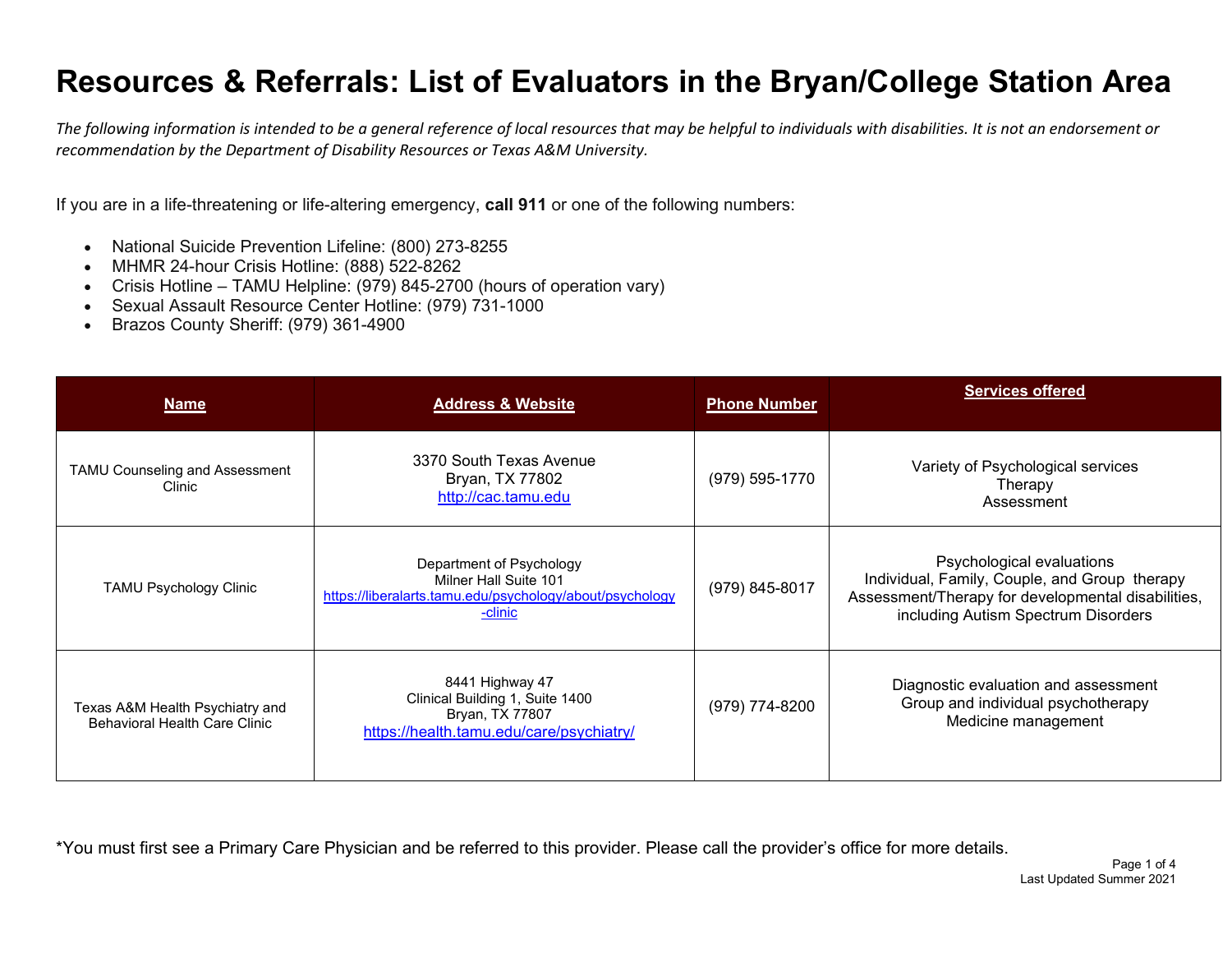*The following information is intended to be a general reference of local resources that may be helpful to individuals with disabilities. It is not an endorsement or recommendation by the Department of Disability Resources or Texas A&M University.*

| <b>Name</b>                                                             | <b>Address &amp; Website</b>                                                                                               | <b>Phone Number</b> | <b>Services offered</b>                                        |
|-------------------------------------------------------------------------|----------------------------------------------------------------------------------------------------------------------------|---------------------|----------------------------------------------------------------|
| Texas A&M Telebehavioral Care                                           | 8441 Highway 47<br>Clinical Building 1, Suite 1100<br>Bryan, TX 77807<br>https://health.tamu.edu/care/telebehavioral-care/ | (979) 436-0700      | Psychological evaluations<br>Individual and Couples counseling |
| Associates for Applied Psychology                                       | 408 Tarrow Street East<br>College Station TX 77840<br>http://aappsychology.com                                             | (979) 268-1111      | Individual, Family and Couples therapy                         |
| Brazos Valley Mental Health and<br>Wellness                             | 117 East Royal Street<br>Bryan, TX 77801<br>https://www.brazosvalleymentalhealth.com                                       | (979) 777-1683      | Individual, Family, Couples and Group therapy                  |
| <b>Counseling Services - Catholic</b><br><b>Charities Central Texas</b> | 1410 Cavitt Avenue<br>Bryan, TX 77801<br>https://www.ccctx.org/counseling-services                                         | (979) 822-9340      | Counseling services<br>St. Michael's Veteran services          |
| Lamb Behavioral Center, LLC                                             | 1737 Briarcrest Drive, Suite 24<br>Bryan TX 77802<br>http://lambbehavioralhealthcenter.com                                 | (979) 436-1956      | Counseling<br>Assessment                                       |
| The Language Learning Center -<br>Academic and Dyslexia Tutoring        | 943 William D. Fitch, Suite 301<br>College Station, TX 77845<br>http://thelanguagelearningcenter.org                       | (979) 260-5400      | <b>Diagnostic Services</b><br>Assessment                       |

\*You must first see a Primary Care Physician and be referred to this provider. Please call the provider's office for more details.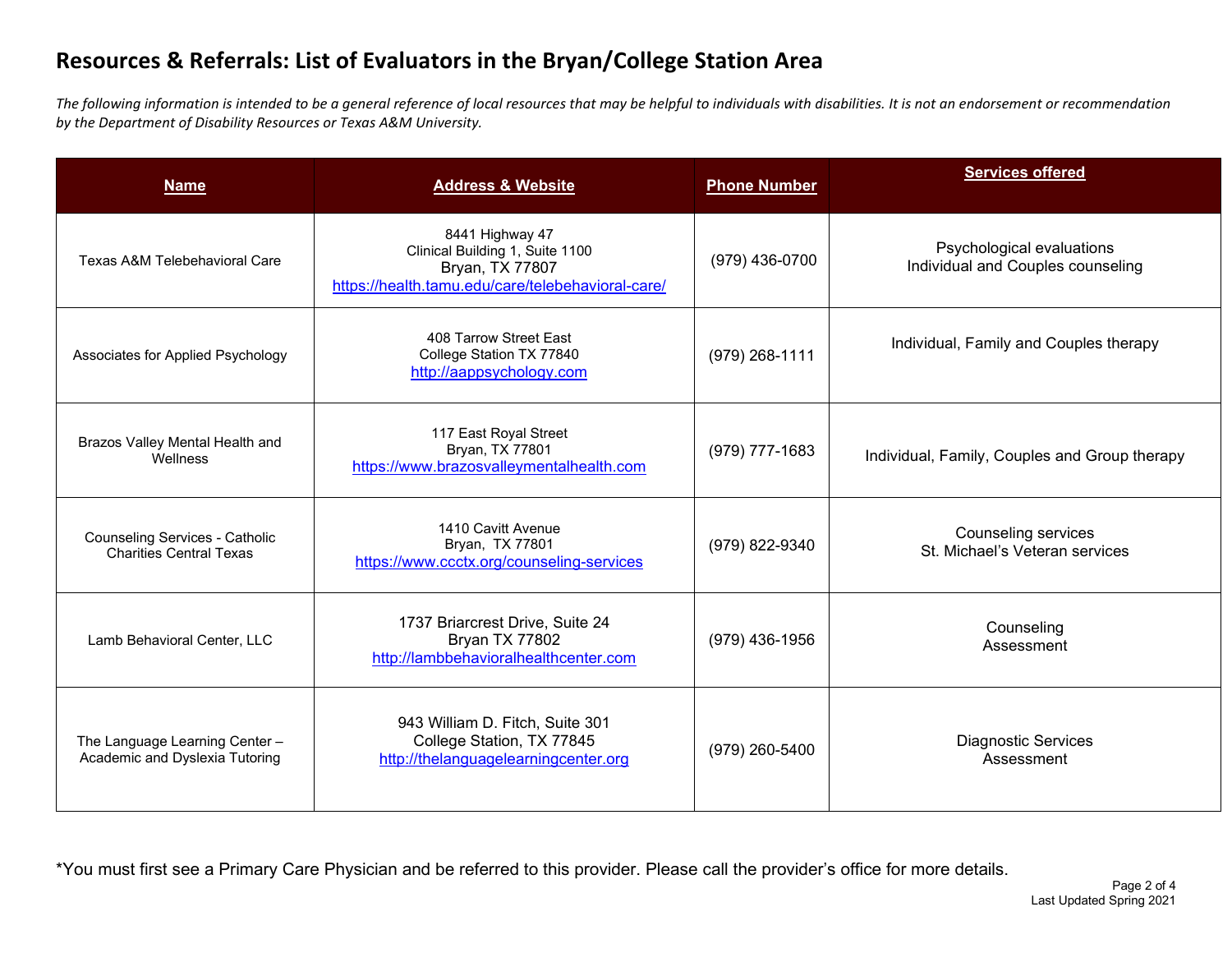*The following information is intended to be a general reference of local resources that may be helpful to individuals with disabilities. It is not an endorsement or recommendation by the Department of Disability Resources or Texas A&M University.*

| <b>Name</b>                                                               | <b>Address &amp; Website</b>                                                                                                              | <b>Phone Number</b> | <b>Services offered</b>                                |
|---------------------------------------------------------------------------|-------------------------------------------------------------------------------------------------------------------------------------------|---------------------|--------------------------------------------------------|
| The Oakwood Collaborative: A<br><b>Counseling &amp; Assessment Center</b> | 207 Rock Prairie, Suite A/B<br>College Station, TX 77845<br>http://www.oakwoodcounseling.com/                                             | (979) 229-7636      | Counseling<br>Psychological evaluations                |
| Andrea Boldt, LPC                                                         | 2809 Earl Rudder Freeway, Suite 203<br>College Station, TX 77845<br>http://aboldtcounselor.net                                            | (210) 413-3297      | Individual and Couples counseling                      |
| Jason Morris Boley, M.D.                                                  | Baylor Scott & White Clinic<br>1700 University Drive East<br>College Station, TX 77840<br>https://www.bswhealth.com/physician/jason-boley | (979) 207-3300      | Psychiatry                                             |
| Mahesh R. Dave, M.D. and Malini M.<br>Dave, M.D.                          | 1201 Briarcrest Drive, Suite D<br>Bryan, TX 77802<br>http://www.brazosdoctors.com/                                                        | (979) 776-5600      | Psychiatry                                             |
| Amanda Gray, LPC                                                          | 1401 Sandia Plaza<br>Bryan, TX 77802<br>https://agraycounseling.wixsite.com/counseling                                                    | (979) 213-6369      | Individual, Family and Group therapy                   |
| Marlene P.C. Hsi, Ph.D.                                                   | 1733 Briarcrest Drive, Suite 204<br>Bryan, TX 77802<br>http://marlenehsi.com                                                              | (979) 268-8199      | <b>Licensed Psychologist</b><br>Psychotherapy practice |